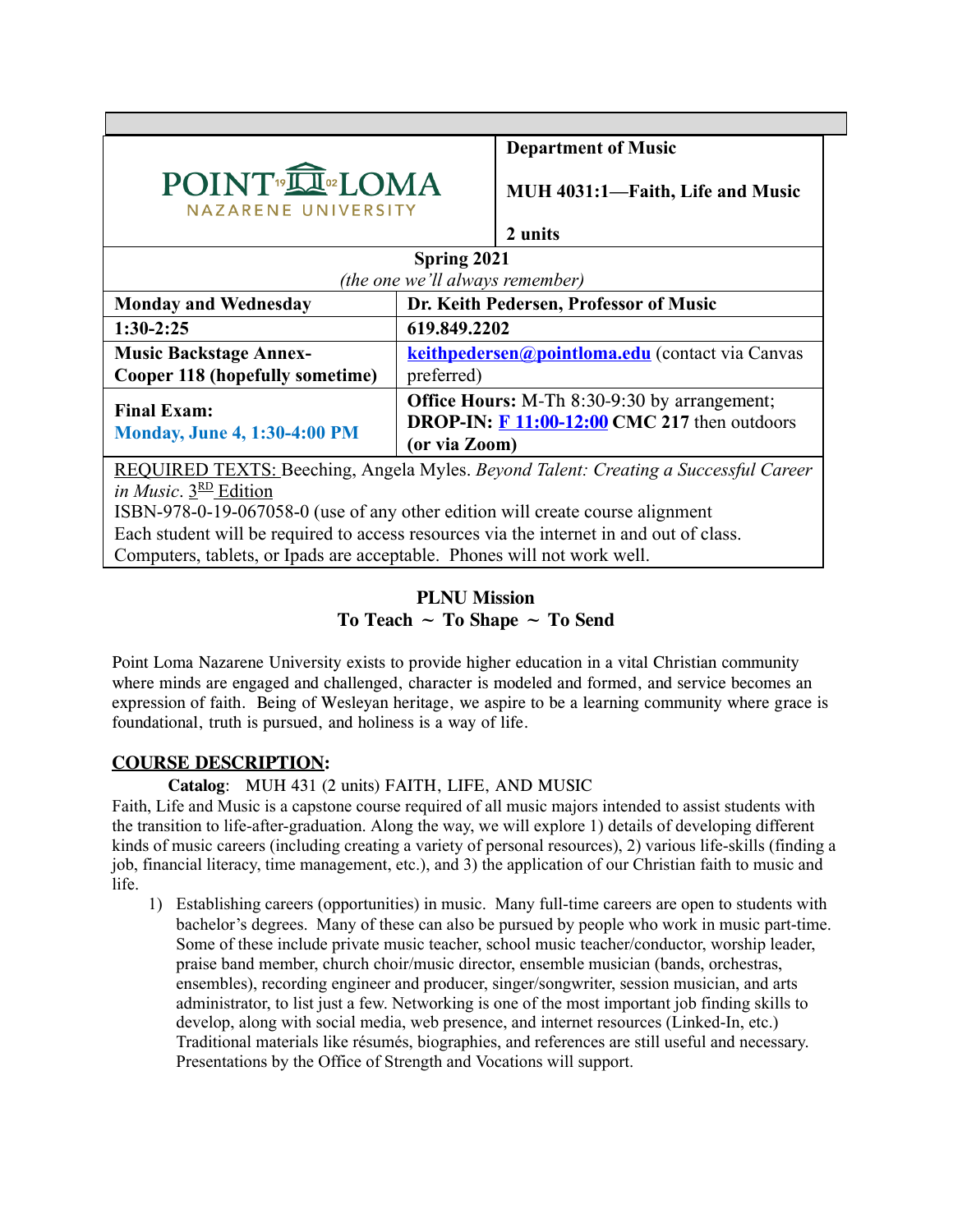- 2) Life-skills: New life skills need to be created and others further developed as one transitions from student to self-supporting adult. You have already demonstrated time-, money-, and relationship-management skills getting through university; these abilities, however, need further development to meet the different needs of your new circumstances. Finding the next job or educational objective is probably uppermost in your mind, so we will focus some time on strategies both general and specific. Learning about financial literacy is a life-long project, but getting started with an overview of taxes (especially for the independent contractor or self-employed), investments, and various financial approaches will help. Presentations by recent PLNU alum and Office of Strengths and Vocations personnel will give you ideas and encouragement. During the semester, you will have several opportunities to clarify your current understanding of your role, path, and purpose (**Music Department Core Learning Outcome #4**) and how they relate to each other.
- 3) In support of PLNU's institutional mission, we will also grapple with the interaction of a personal faith with music careers on both practical and philosophical levels. While each of us must develop our own understanding of how this works out in our individual lives, through reading and class-discussion the ideas of others can help us refine our own commitments. The course will culminate with an essay outlining the ways in which students believe their faith will shape their lives as both disciples and musicians.

The course will examine source readings concerning the development of various musical careers as well as the integration of faith and music vocations. Students will be challenged to evaluate the influence of Christian faith upon their own individual music discipline. Class content will also include an overview of diverse musical professions and the ways in which faith and music intersect in the pursuit of calling. The course

**Prerequisite:** Senior class standing, or consent of instructor.

**Position of course in college curriculum:** This course is required of all music majors and intended to be taken during the final year of undergraduate study. Philosophically, the course provides an opportunity to explore fundamental issues concerning the integration of Christian faith into the work of practicing musicians. Practically, the course explores different aspects of the musician's transition into post-university life including career options like employment or graduate school as well as personal development issues regarding finances, time management, goal setting, leadership, and more.

# Institutional Learning Outcomes

## **Context: Learning, Informed by our Faith in Christ**

**ILO #1:** Students will acquire knowledge of human cultures and the physical and natural world while developing skills and habits that foster life-long learning

**Context: Growing, In a Christ-Centered Faith Community** 

**ILO #2:** Students will develop a deeper and more informed understanding of self and others as they negotiate complex environments

### **Context: Serving, In a Context of Christian Faith**

**ILO#3:** Students will serve locally and/or globally in vocational and social settings

# Departmental Student Learning Outcomes

This course specifically addresses Music Department Core Student Learning Outcome #4: **Develop and** articulate a clear application of the concepts of calling, role, path and purpose as they apply to the **field of the music discipline.**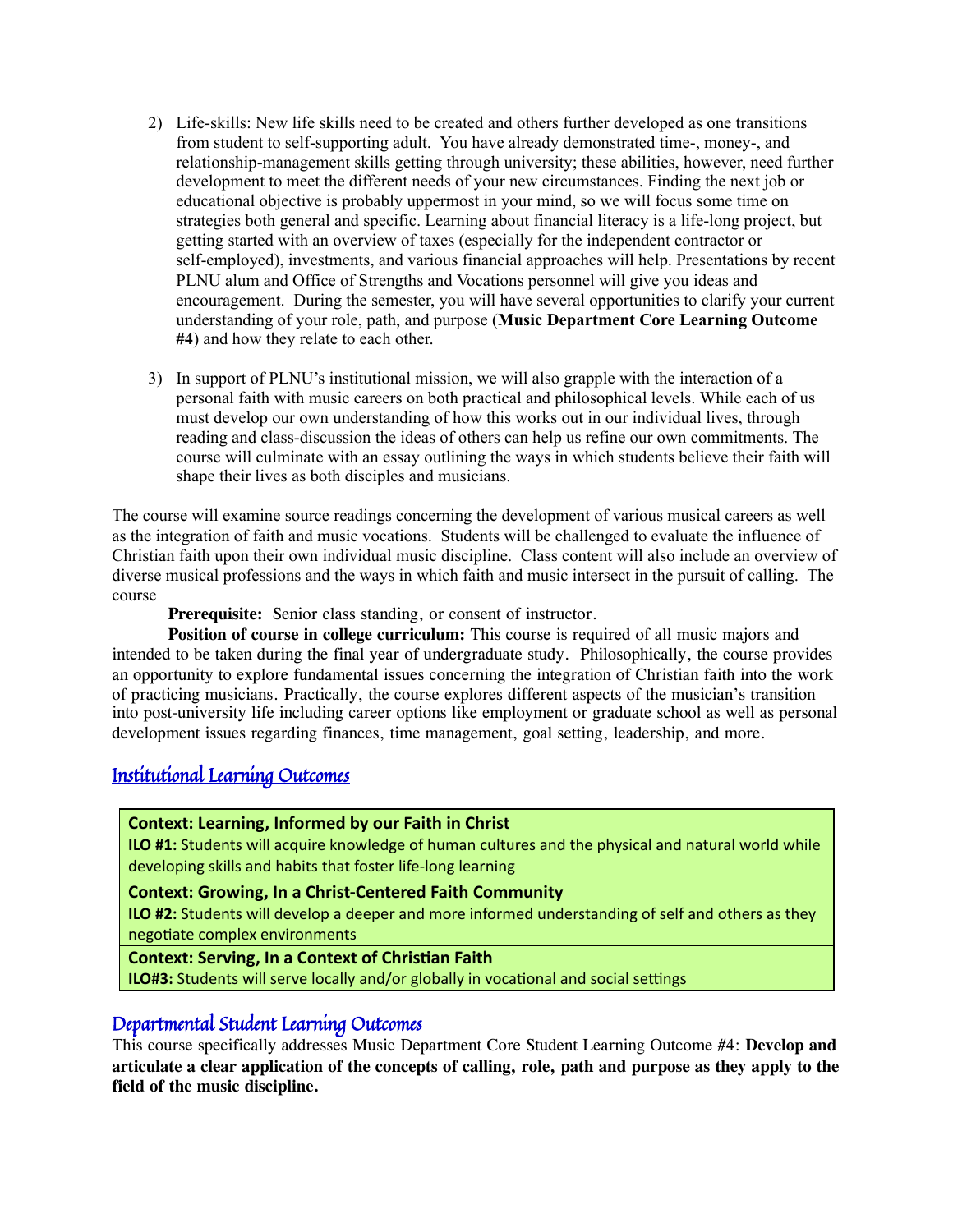## **COURSE OBJECTIVES (Course Learning Outcomes) :**

- 1. Students will develop self-knowledge of their abilities, goals and direction resulting in a clear articulation of aligned role-path-purpose that will both define a higher mission and describe concrete steps (immediate and long-term) to achieve their purpose.
- 2. Students will articulate an understanding of broad categories of the professional roles filled by career musicians, identify a variety of careers and avocations in the field of music including media and entertainment industries, and the career paths that customarily prepare for those roles. **(MSMR 5.2.a, b)**
- 3. Students will develop a professional portfolio of promotional material that includes a professional résumé, completed grad school applications, letters of recommendation, and various publicity materials (*e.g.* elevator speech, biography, business card, and LinkedIn account).
- 4. Students will develop and demonstrate networking skills by creating questions for and completing interviews with five mentor/models.
- 5. Students will demonstrate an understanding of more advanced life-skills including job search, time-management, prioritizing, financial literacy and taxes.
- 6. Students will create a personal narrative that articulates an understanding and application of the course's three central themes of role, path, and purpose. As part of this process, students will create a proposed 5-year path plan that leads toward a desired professional role. This material will be prepared in essay form and then summarized in an oral presentation given in lieu of a final exam.

## **METHODS USED IN THE COURSE:**

Students will

- Complete readings as assigned
- Participate in class discussion and activities (participation is vital)
- Complete frequent writing assignments (due prior to start of class via Canvas)
- Complete Projects (resumé, grad school-competition-grant applications, practice interviews, portfolio preparation, etc.)
- Interview 5 professional practitioners (people who get paid because of their music degree)
- Observe and take notes on guest presentations in class from PLNU music graduates
- Assemble a resource portfolio/binder of projects, class handouts, contacts, interviews and essays
- Write and present an extended essay on the integration of your personal faith experience with your current understanding of your vocational calling. The essay should discuss your desired professional role, your current vocational path of educational and professional experiences, and any over-arching sense of purpose that you believe is directing your life (see additional details in rubric on Canvas).

## **COURSE REQUIREMENTS, POLICIES & GUIDELINES:**

See official supplement to syllabus in Canvas "Course Resources" Module.

## **COURSE EVALUATION:**

Your work will not be graded on a curve. A traditional US scale will be used  $(+)$  and  $-$  grades are divided at 7 and 3 points).

- **A** indicates exceptional work:  $90 + pts$ . **D** indicates minimally passing work:  $60 + pts$ .
	-
- **C** indicates acceptable work:  $70 + pts.$
- **B** indicates superior work: 80+pts. **F** indicates unsatisfactory work : 60>pts.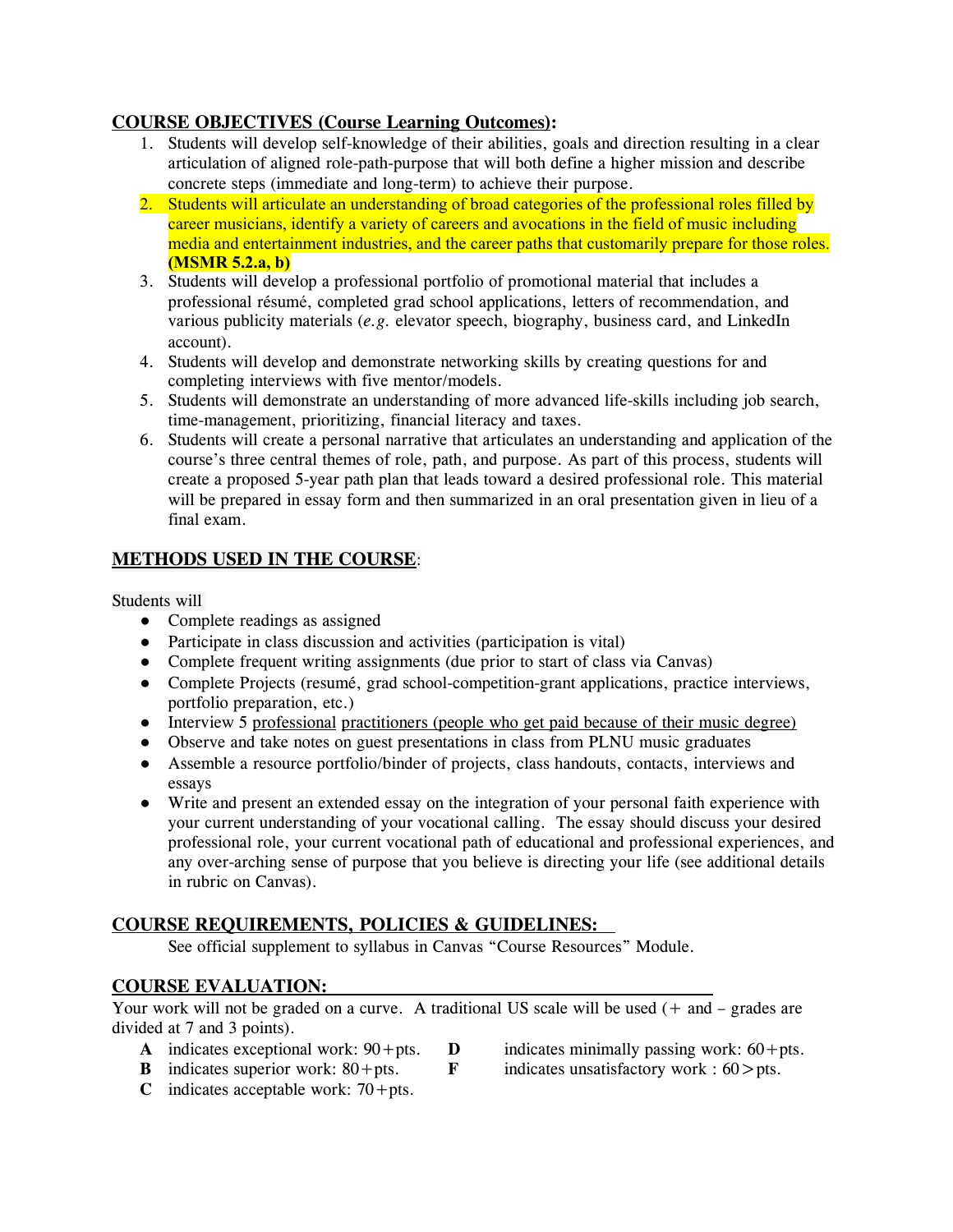| Your grade will be based on the quality of your work in these areas:    | Points |
|-------------------------------------------------------------------------|--------|
| • Course Assignments                                                    | 25     |
| <b>Essays</b>                                                           | 15     |
| • Class Participation (including attendance and reflecting preparation) | 15     |
| Final Essay                                                             | 25     |
| <b>Final Presentation</b>                                               |        |
| Portfolio                                                               |        |
|                                                                         | 100    |

(3 lowest Course Assignment, 2 lowest Class Participation grades as well as one lowest Essay grade will be dropped. Choose wisely.)

## **SAYINGS For LIFE (SFL):**

Each student will be expected to present five "SFLs." During class students will be called upon to share their favorite/guiding sayings and explain why it is important to them. Each class member will collect their favorite quotes in their portfolio along with any annotations. It would be best, early in the semester, to collect five SFLs to have at hand at any given time.

## **RESOURCE PORTFOLIO:**

Each student will create a resource portfolio of notes, projects, class handouts, contacts, interviews and essays. The form and format is up to you. Each project will have a table of contents, with categories and each item in the portfolio clearly identified and appropriately placed. Suggested category headings and items could include (but are not limited to):

Roll/Path/Purpose Producing the Product (Social Media, Letter of Application, Graduate School Application, Letters of Recommendations, Finding Employment-Landing the Job, Contacts) Finances (Budget, Taxes, Health Care, Retirement) Time Management/Prioritizing Interviews (5 informational interviews) Inspiration (Bible verses, *Bon mots*, SFL) Books to read Things to do before graduation Things to do immediately/6 months/1 year after graduation

### **RESOURCES :**

### *The Bible*

#### **Faith**

Bridger, Francis. *Why Can't I Have Faith?* Triangle Books, 1998. Chesterton, G. K. *The Everlasting Man*. Garden City, NY: Image Books, 1955. Howard, Thomas. *Dialogue With a Sceptic*. Philadelphia: A. J. Holman, 1974. Lewis, C. S. *Mere Christianity*. New York: HarperCollins, 1952. Strobel, Lee. *The Case for Christ*.

### **Faith and Worship through the Arts**

Best, Harold M. *Unceasing Worship: Biblical Perspectives on Worship and the Arts*. Downers Grove, IL: Intervarsity Press, 2003

Dawn, Marva J. *A Royal "Waste" of Time; The Splendor of Worshiping God and Being Church for the World*. Grand Rapids, MI: Wm. B. Eerdmans Publishing Company, 1999.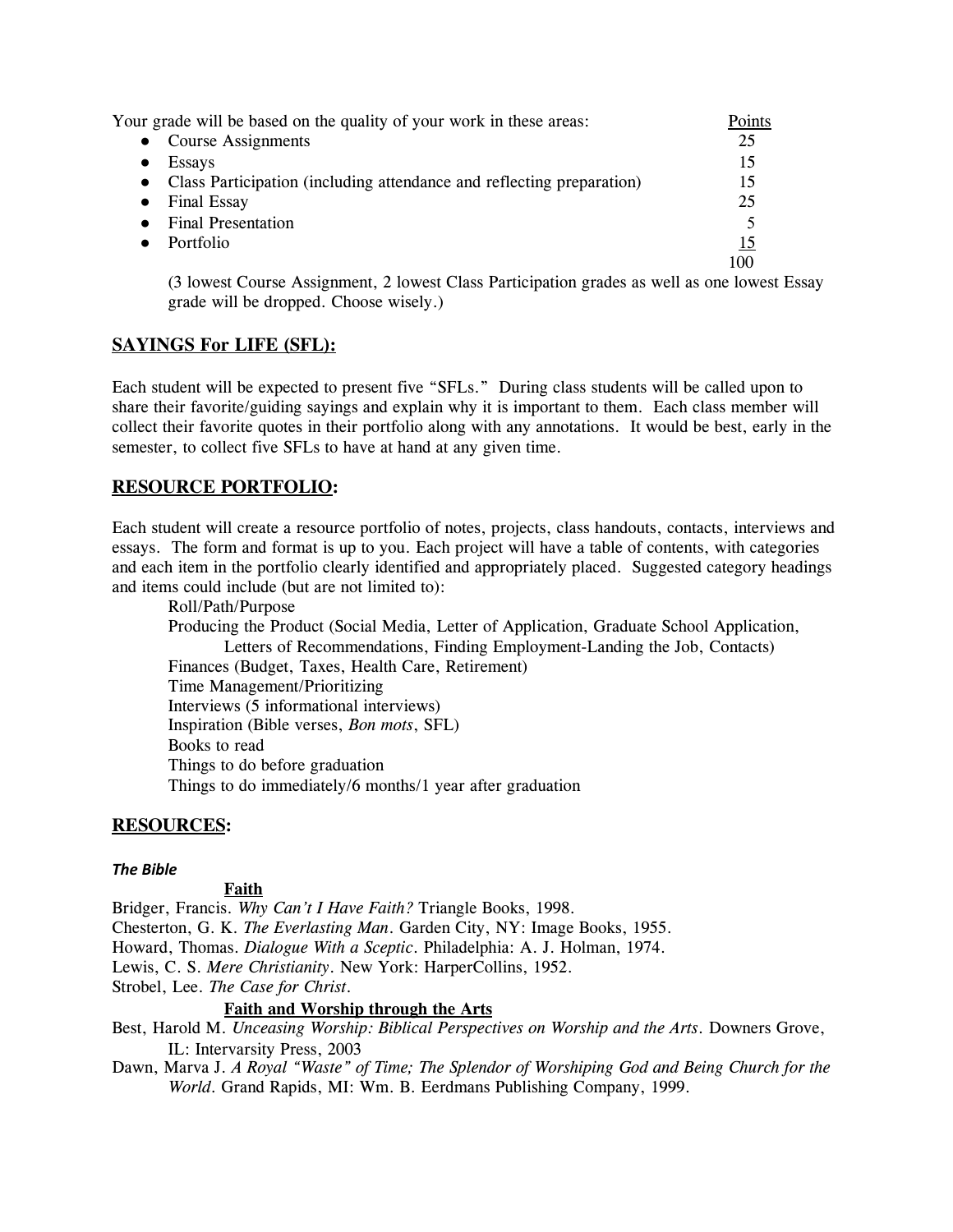Edwards, Randy. *Revealing Riches and Building Lives*; Youth Choir Ministry in the New Millenium. St. Louis, MO: Morning Star Publishers, 2000.

#### **Finance**

Bach, David. *Smart Women Finish Rich.* rev. ed. New York: Broadway Press, 2002. Bach, David. *Smart Couples Finish Rich*. New York: Broadway Press, 2002. <http://www.ragstoreasonable.com/survive-variable-income-seven-steps-living-less-nothing/> www.daveramsey.com

## **Inspiration**

**Peale, Norman Vincent.** *The Power of Positive Thinking***. 978-1-4767-6275-3** [http://www.ted.com/index.php/talks/benjamin\\_zander\\_on\\_music\\_and\\_passion.html](http://www.ted.com/index.php/talks/benjamin_zander_on_music_and_passion.html)

## **Leadership**

Hybels, Bill. *Courageous Leadership*. Grand Rapids, MI: Zondervan, 2002.

**Maxwell, John C.** *Developing the Leader Within You***. Nashville, TN: Thomas Nelson, Inc. 1993. Wooden, John and Jamison, Steve.** *Wooden on Leadership***. New York: McGraw-Hill, 2005.** [http://www.ted.com/talks/simon\\_sinek\\_how\\_great\\_leaders\\_inspire\\_action#](http://www.ted.com/talks/simon_sinek_how_great_leaders_inspire_action)

[http://www.ted.com/talks/simon\\_sinek\\_why\\_good\\_leaders\\_make\\_you\\_feel\\_safe?language=en](http://www.ted.com/talks/simon_sinek_why_good_leaders_make_you_feel_safe?language=en) <https://www.youtube.com/watch?v=ReRcHdeUG9Y> Why good leaders eat last

### **Music Careers**

Cummins, Joel and DeCoursey Matt. *The Realist's Guide to a Successful Music Career*. Realists Books: Leawood, KA. 2019

Baskerville, David, and Baskerville, Tim. *Music Business Handbook and Career* Guide 11th edition. 780.23 B315m

Cutler, David. *The Savvy Musician*. #780.23 C989s

## **Klickstein, Gerald.** *The Musician's Way: A Guide to Practice, Performance, and Wellness***. (MusiciansWay.com.)**

Passman, Donald. *All You Need to Know about the Music Business*, 9 th edition. <https://www.celebrationministrystaffing.com/about>

## **Personal Growth**

**Covey, Stephen.** *The 7 Habits of Highly Effective People***. Rev. ed. New York: Free Press, 2004. Jay, Meg.** *The Defining Decade: Why your twenties matter—and how to make the most of them now.* **New York: Twelve. 2012.**

*Lakein, Alan. How to Get Control of Your Time and Your Life. New York: David Mackay Co., 1973.* Powell, John*. Fully Human, Fully Alive: a New Life through a New Vision*. Niles, IL: Argus Communications, 1976.

**Maxwell, John. Th***e Complete 101 Collection: What Every Leader Needs to Know***. Harper-Collins. 2015.**

**Williams Brown, Kelly.** *Adulting.* **New York: Grand Central Publishing. 2013.** *(Incredibly detailed, useful, and witty steps and advice, but the writing is vulgar and values espoused are not always necessarily Biblical.)*

## **Relationships**

**Hendrix, Harville, and Hunt, Helen.** *Getting the Love You Want***. Rev. ed. New York: Holt Paperback, 2008.**

### **Music Resources**

NEW GROVE DICTIONARY OF MUSIC AND MUSICIANS

[http://www.pointloma.edu/RyanLibrary/Databases\\_\\_Find\\_Articles\\_.htm](http://www.pointloma.edu/RyanLibrary/Databases__Find_Articles_.htm)

. "Grove Music Online" (you must click the red text first if you are accessing from outside the library). Better yet, check out the volumes at the library (great pictures).

http://w3.rz  $\sim$  berlin.mpg.de/cmp/classmus.html - a site for biographical information that has been extrapolated from the New Grove Dictionary*.*